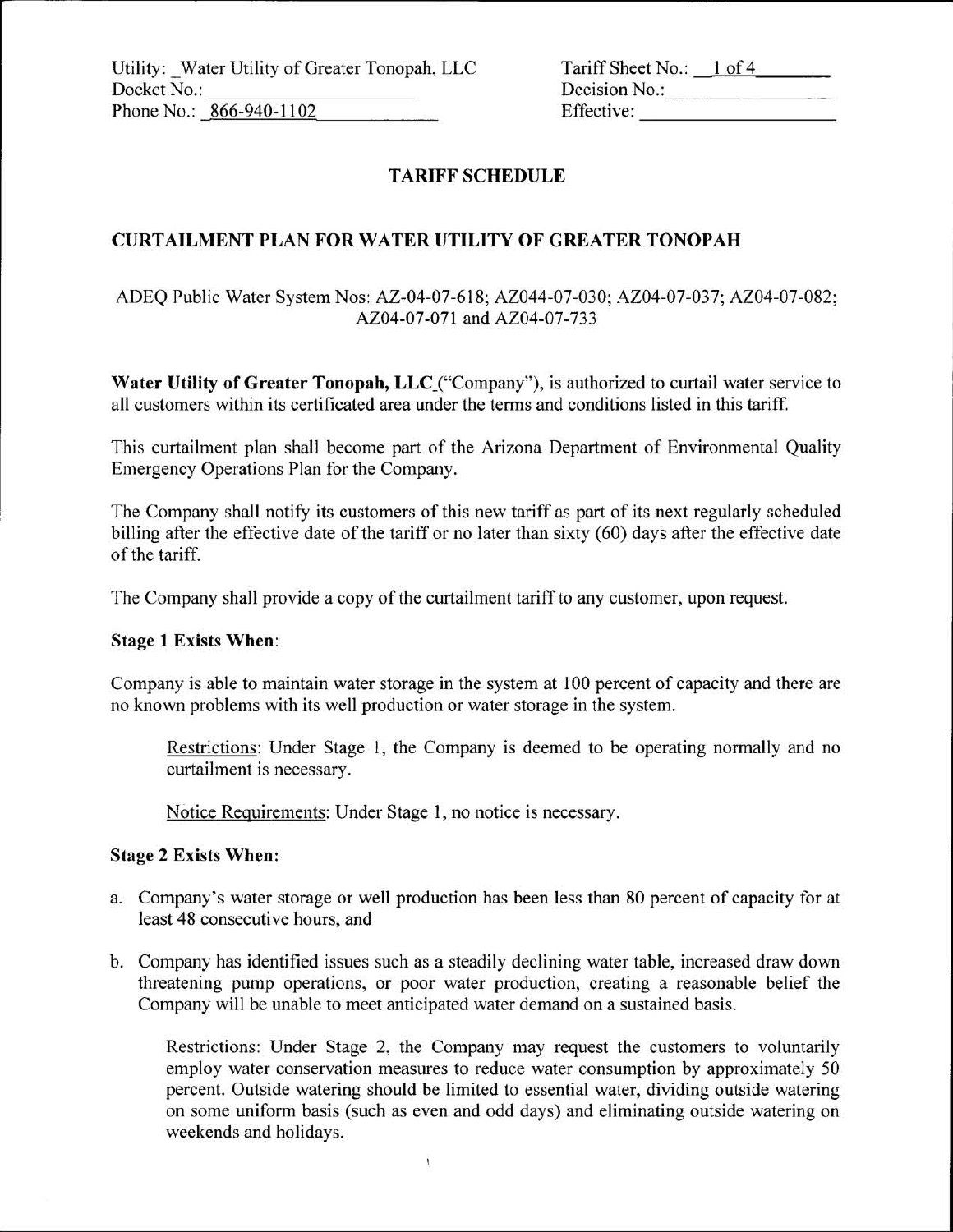|             | Utility: Water Utility of Greater Tonopah, LLC |
|-------------|------------------------------------------------|
| Docket No.: |                                                |
|             | Phone No.: 866-940-1102                        |

| Tariff Sheet No.: 2 of 4 |  |
|--------------------------|--|
| Decision No.:            |  |
| Effective:               |  |

Notice Requirements: Under Stage 2, the Company is required to notify customers by delivering written notice door to door at each service address, or by United States first class mail to the billing address or, at the Company's option, both. Such notice shall notify the customers of the general nature of the problem and the need to conserve water.

# **Stage 3 Exists When:**

- a. Company's total water storage or well production has been less than 50 percent of capacity for at least 24 consecutive hours, and
- b. Company has identified issues such as a steadily declining water table, increased draw down threatening pump operations, or poor water production, creating a reasonable belief the Company will be unable to meet anticipated water demand on a sustained basis.

Restrictions: Under Stage 3, the Company shall request the customers to voluntarily employ water conservation measures to reduce daily consumption by approximately 50 percent. All outside watering should be eliminated, except livestock, and indoor water conservation techniques should be employed whenever possible. Standpipe service shall be suspended.

### Notice Requirements:

- l. Company is required to notify customers by delivering written notice to each service address, or by United States first class mail to the billing address or, at the Company's option, both. Such Notice shall notify the customers of the general nature of the problem and the need to conserve water.
- 2. Beginning with Stage 3, the Company shall post at least 2 signs showing the curtailment stage. Signs shall be posted at noticeable locations, like at the well sites and at the entrance to major subdivisions served by the Company.
- 3. The Company shall notify the Consumer Services Section of the **Utilities** Division of the Corporation Commission at least 12 hours prior to entering Stage 3.

Once Stage 3 has been reached, the Company must begin to augment the supply of water by either hauling or through an emergency interconnect with an approved water supply in an attempt to maintain the curtailment at a level no higher than Stage 3 until a permanent solution has been implemented.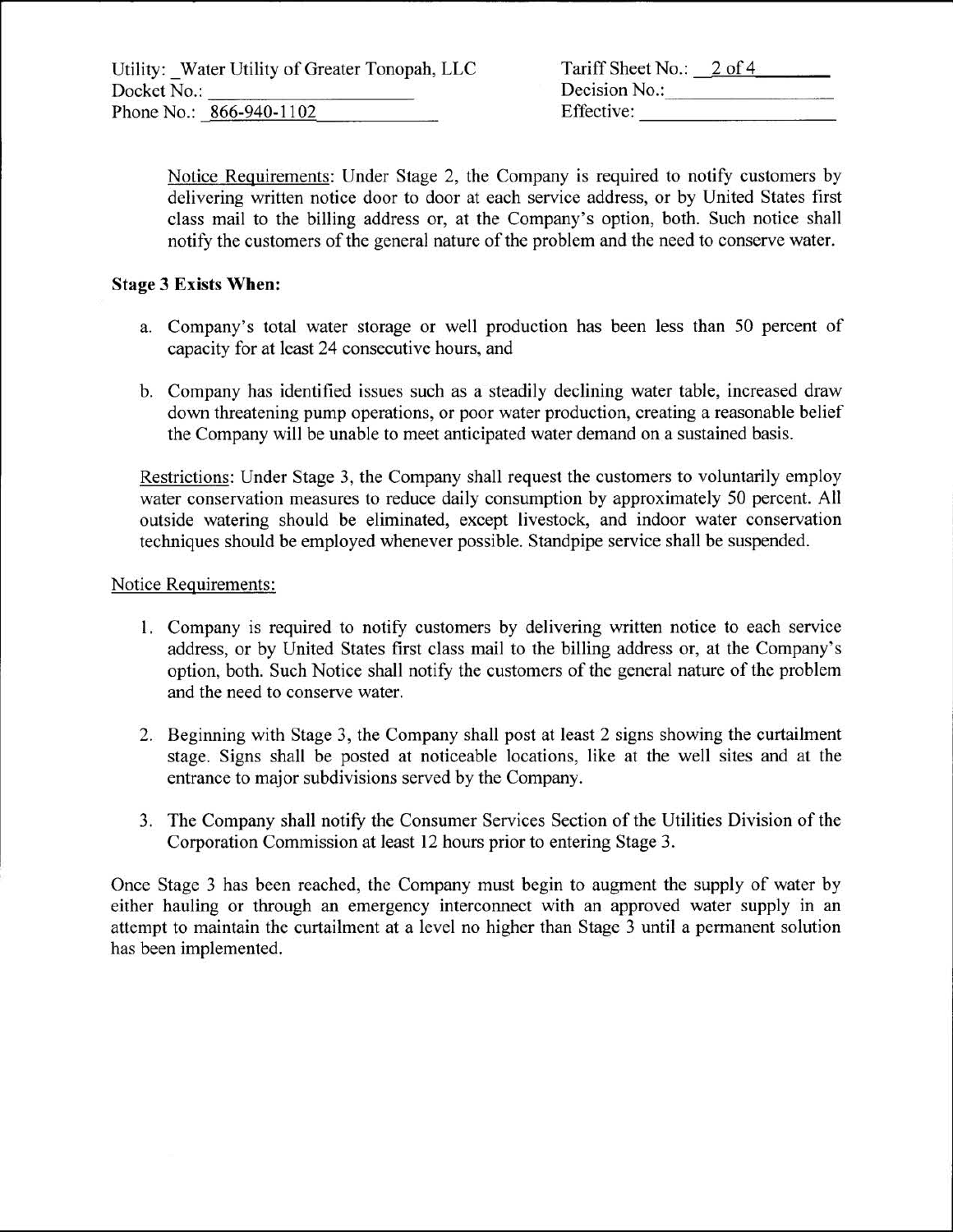Tariff Sheet No.: 3 of 4 Decision No.: Effective:

## **Stage 4 Exists When:**

- a. Company's total water storage or well production has been less than 25 percent of capacity for at least 12 consecutive hours, and
- b. Company has identified issues such as a steadily declining water table, increased draw down threatening pump operations, or poor water production, creating a reasonable belief the Company will be unable to meet anticipated water demand on a sustained basis.

Restrictions: Under Stage 4, Company shall inform the customers of a **mandatory** restriction to employ water conservation measures to reduce daily consumption. Failure to comply will result in customer disconnection. The following uses of water shall be prohibited:

- Irrigation of outdoor lawns, trees, shrubs, or any plant life is prohibited
- Washing of any vehicle is prohibited
- The use of water for dust control or any outdoor cleaning uses is prohibited
- The use of drip or misting systems of any kind is prohibited
- The filling of any swimming pool, spas, fountains or ornamental pools is prohibited
- The use of construction water is prohibited
- Restaurant patrons shall be served water only upon request
- Any other water intensive activity is prohibited

The Company's operation of its standpipe service is prohibited. The addition of new service lines and meter installations is prohibited.

### Notice Requirements:

- l. Company is required to notify customers by delivering written notice to each service address, or by United States first class mail to the billing address or, at the Company's option, both. Such notice shall notify the customers of the general nature of the problem and the need to conserve water.
- 2. Company shall post at least 2 signs showing curtailment stage. Signs shall be posted at noticeable locations, like at the well sites and at the entrance to major subdivisions served by the Company
- 3. Company shall notify the Consumer Services Section of the Utilities Division of the Corporation Commission at least 12 hours prior to entering Stage 4.

Once Stage 4 has been reached, the Company must augment the supply of water by hauling or through an emergency interconnect from an approved supply or must otherwise provide emergency drinking water for its customers until a permanent solution has been implemented.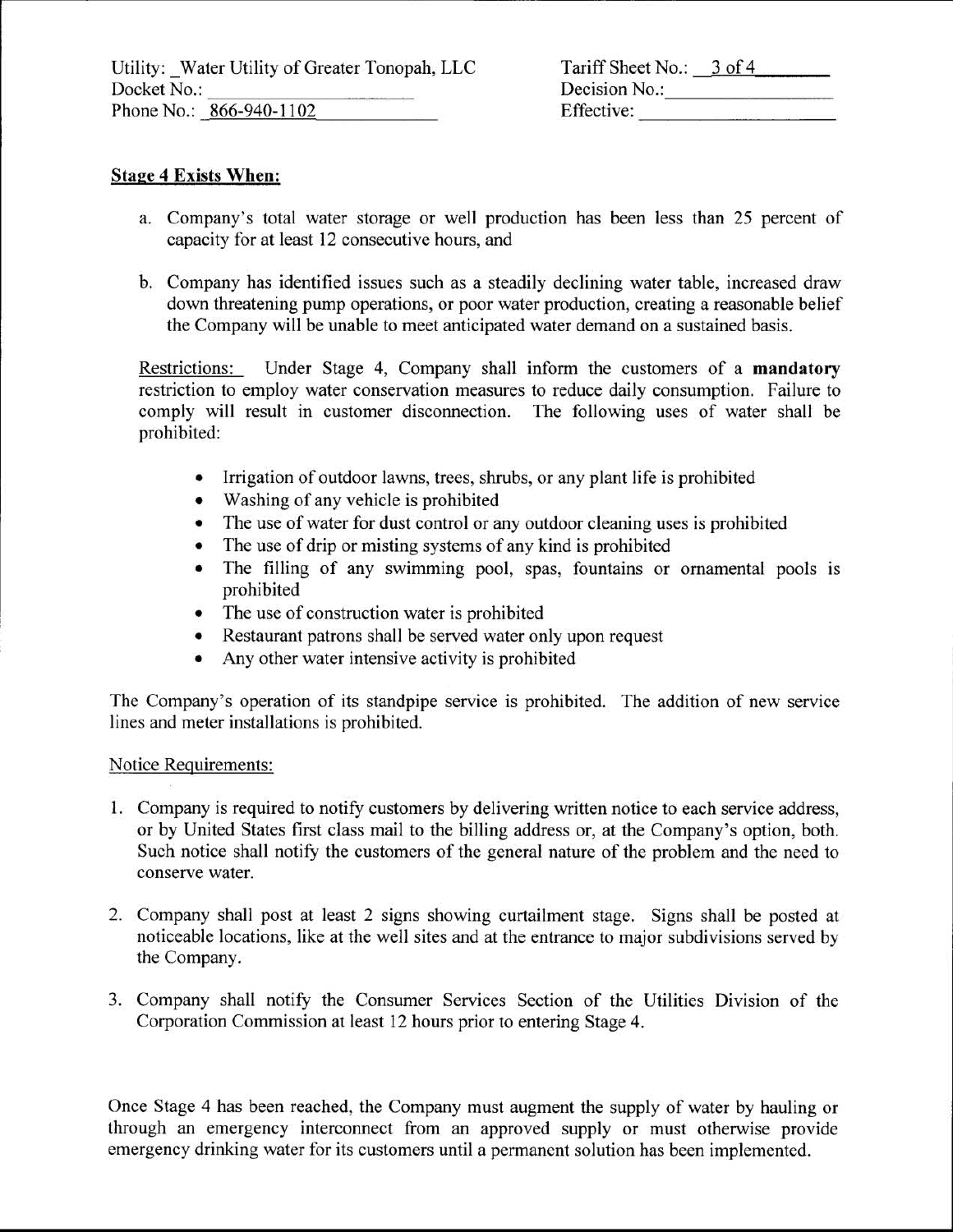Utility: Water Utility of Greater Tonopah, LLC Docket No.: Phone No.: 866-940-1102

| Tariff Sheet No.: | 4 of 4 |
|-------------------|--------|
| Decision No.:     |        |
| Effective:        |        |

Customers who fail to comply with the above restrictions will be given a written notice to end all outdoor use. Failure to comply with two (2) working days of receipt of the notice will result in temporary loss of service until an agreement can be made to end unauthorized use of outdoor water. To restore service, the customer shall be required to pay all authorized reconnection fees. If a customer believes he/she has been disconnected in error, the customer may contact the Commission's Consumer Services Section at 1-800-222-7000 to initiate an investigation.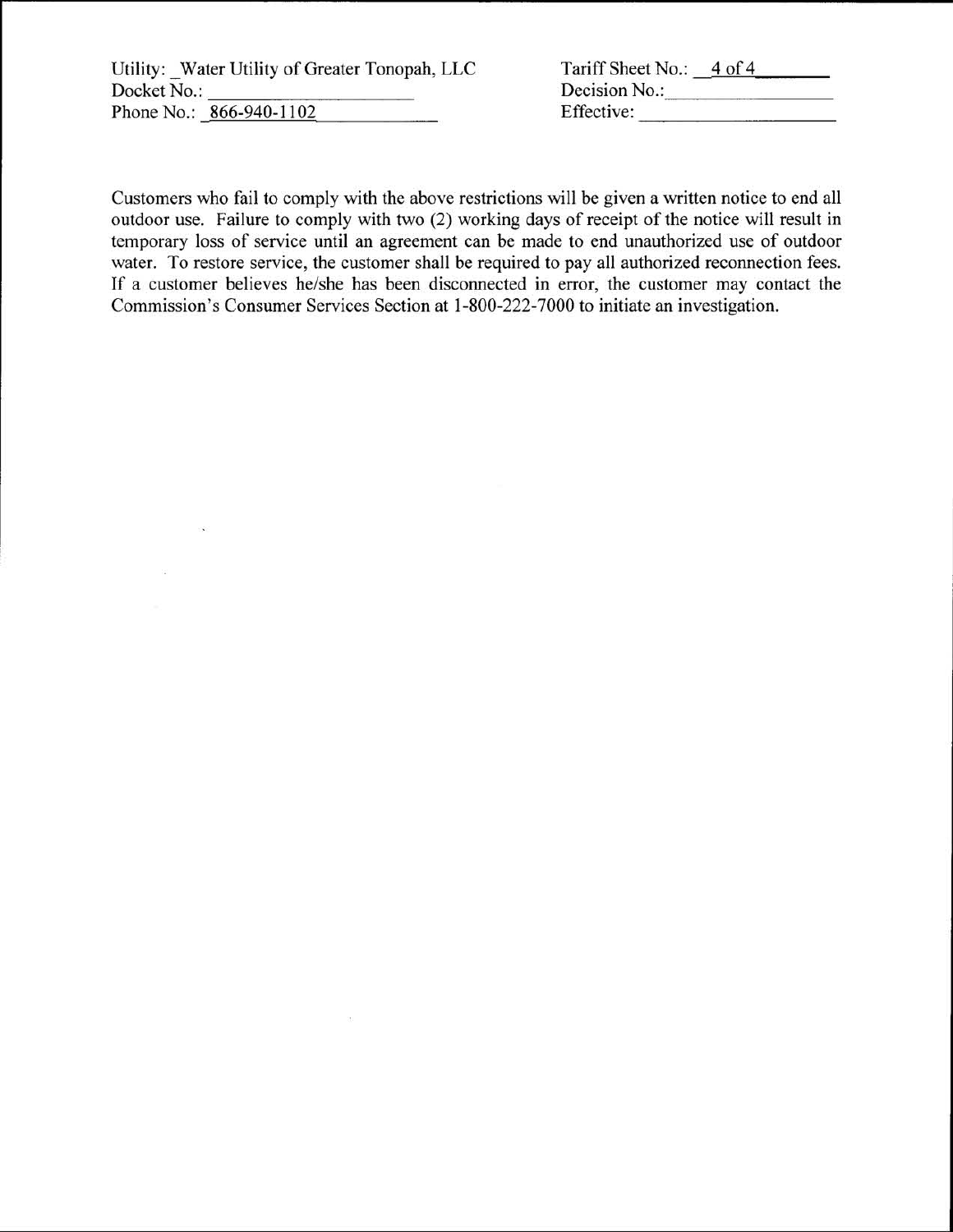| ORIGINAL       | 0000176371                                                                                                                                 |  |  |
|----------------|--------------------------------------------------------------------------------------------------------------------------------------------|--|--|
| 1              | BEFORE THE ARIZONA CORPORATION                                                                                                             |  |  |
| $\overline{c}$ | Arizona Corporation Commission<br>AZ CORP CONNISSION<br><b>COMMISSIONERS</b><br><b>DOCKETED</b><br>DOCKET CONTROL<br>TOM FORESE - CHAIRMAN |  |  |
| 3              | <b>BOB BURNS</b><br>2011 JAN 11 P 3: 36<br>JAN 11 2017<br><b>DOUG LITTLE</b>                                                               |  |  |
| $\overline{4}$ | <b>ANDY TOBIN</b><br><b>DOCKETED BY</b><br><b>BOYD W. DUNN</b>                                                                             |  |  |
| 5              |                                                                                                                                            |  |  |
| 6              | DOCKET NO. W-02450A-04-0931<br>IN THE MATTER OF THE APPLICATION OF<br>WATER UTILITY OF GREATER TONOPAH,                                    |  |  |
| 7              | INC. TARIFF FILING FOR APPROVAL OF A<br><b>NOTICE OF FILING COMPLIANCE</b><br><b>CURTAILMENT TARIFF.</b>                                   |  |  |
| 8              |                                                                                                                                            |  |  |
| 9              |                                                                                                                                            |  |  |
| 10             | In June 2016, Water Utility of Greater Tonopah, LLC converted from an Arizona                                                              |  |  |
| 11             | corporation to a limited liability company under the Arizona Entity Restructuring Act, A.R.S. §                                            |  |  |
| 12             | 29-2101. Under the Act, the converted entity remains "same entity without interruption as the                                              |  |  |
| 13             | converting entity." A.R.S. § 29-2406(A)(1)(b). In connection with the reorganization, the name                                             |  |  |
| 14             | of the entity was changed from Water Utility of Greater Tonopah, Inc. to Water Utility of Greater                                          |  |  |
| 15             | Tonopah, LLC.                                                                                                                              |  |  |
| 16             | Accordingly, Water Utility of Greater Tonopah, LLC is submitting updated tariff sheets                                                     |  |  |
| 17             | reflecting its new name. Attached is the revised Curtailment Plan Tariff reflecting the new                                                |  |  |
| 18             | name. No other changes were made.                                                                                                          |  |  |
| 19             |                                                                                                                                            |  |  |
| 20             | RESPECTFULLY SUBMITTED this $\lim_{x \to 0} \frac{1}{x}$ day of January, 2017.                                                             |  |  |
| 21             | SNELL & WILMER L.L.P.                                                                                                                      |  |  |
| 22             |                                                                                                                                            |  |  |
| 23             |                                                                                                                                            |  |  |
| 24             | By<br>J. Sabo<br>$l$ imoth $\forall$                                                                                                       |  |  |
| 25             | One Arizona Center<br>400 East Van Buren Street                                                                                            |  |  |
| 26             | Phoenix, Arizona 85004                                                                                                                     |  |  |
| 27             | <b>Attorney for Global Utilities</b>                                                                                                       |  |  |
| 28             |                                                                                                                                            |  |  |
|                |                                                                                                                                            |  |  |

I